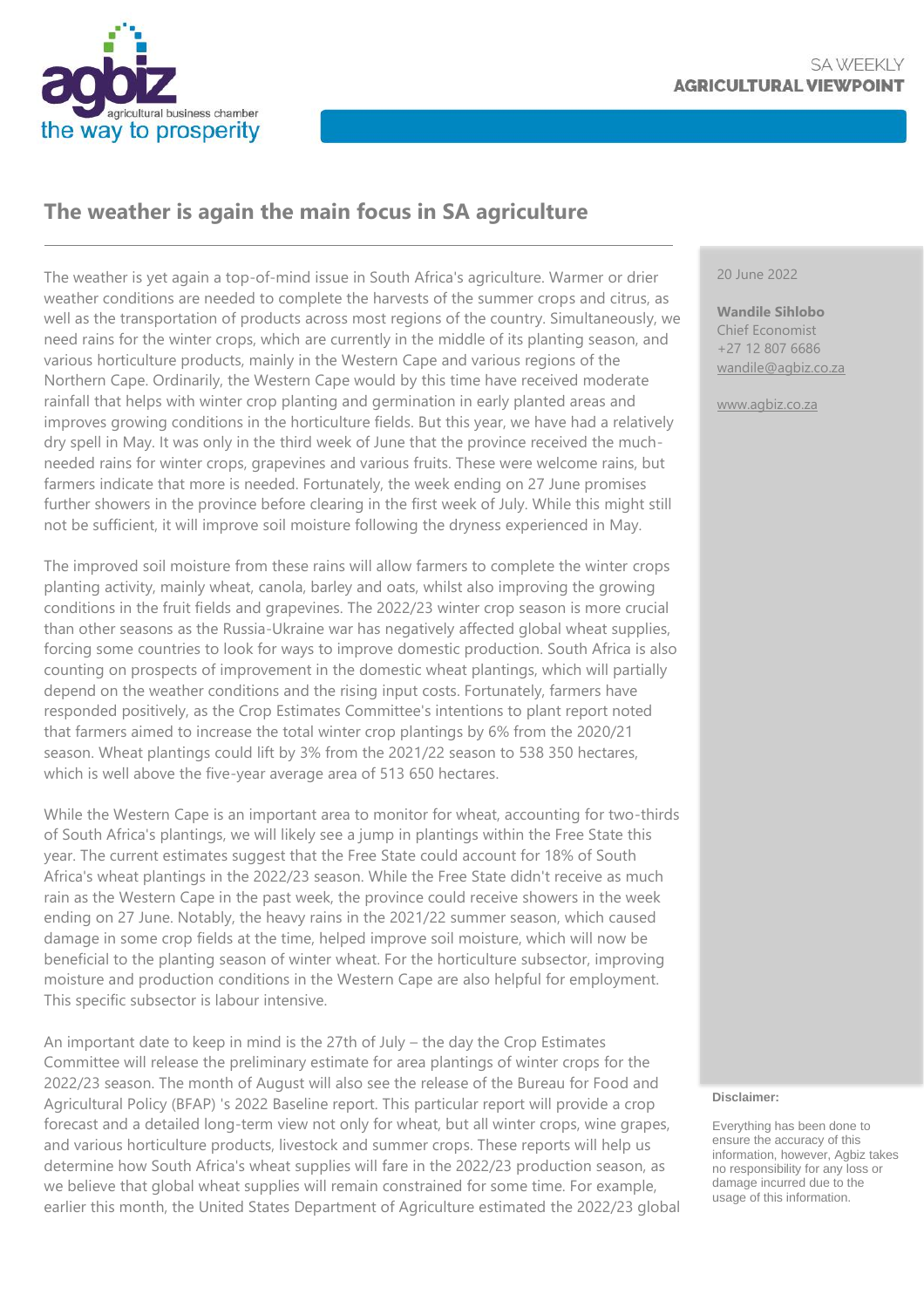wheat production at 773 million tonnes, down by 1% y/y. Subsequently, the 2022/23 global wheat stocks are down by 4% y/y, estimated at 266 million tonnes. These estimates are supportive of prices globally and in the domestic market. And thus, we believe prices will stay at their current higher levels in the foreseeable future.

In sum, the weather is again a primary focus in the South African agriculture market, specifically on rains for winter crops and various horticulture fields. The near-term favourable weather forecasts and optimistic farmers' intentions to increase winter crop plantings provide comfort that South Africa could have good supplies in the 2022/23 season. Still, the country will remain a net importer of wheat in a region of 1,4 million tonnes, which is roughly the same as the current season. We had feared that the higher input costs would discourage plantings, but the intentions to plant data suggest that farmers could push through and take advantage of the higher commodity prices. The past season's large harvest and relatively higher prices also helped improve farmers' financial conditions. Therefore, they are in a relatively better position than in the past to absorb, to some extent, the current higher fertilizer, agrochemicals and fuel costs.



**Exhibit 1: South Africa's selected winter crop area plantings** 

Source: Crop Estimates Committee and Agbiz Research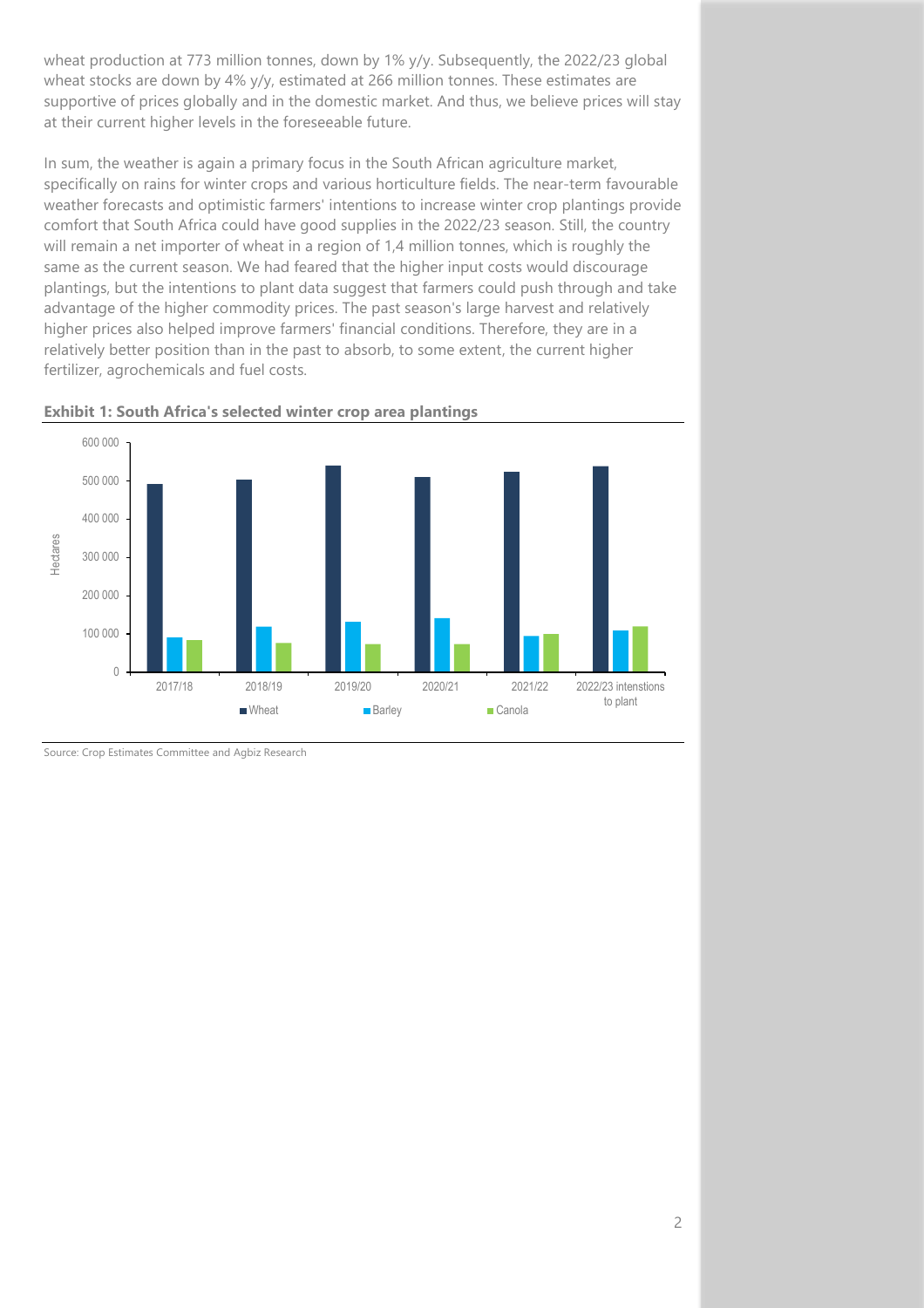# **Weekly highlights**

### **Agbiz/IDC Agribusiness Confidence Index moderates further in Q2, 2022**

The Agbiz/IDC Agribusiness Confidence Index (ACI) moderated further by 2 points to 60 in the second quarter following a 12-point decline in Q1, 2022. This fall in sentiment is on the back of a range of factors including rising input costs, biosecurity concerns, hikes in interest rates, intensified geopolitical risks, as well as ongoing weakness in municipal service delivery and network industries.

Still, a level above the neutral 50-point mark implies that agribusinesses remain broadly optimistic about operating conditions in South Africa. Therefore, Q2, 2022 results still reflect favourable conditions, albeit not as strong as the recent quarters. This survey was conducted in the first ten days of June 2022 and covered agribusinesses operating in all agricultural subsectors across South Africa.

Overall, there are many challenges hovering over South Africa's agricultural sector. Still, these Agbiz/IDC ACI's second-quarter results present a picture of a sector that remains on a sound footing. Nevertheless, the current good position that South Africa's agriculture enjoys should not be taken for granted, as we see numerous risks ahead. These include the rising prices of critical inputs such as fertiliser, agro-chemicals, and fuel, which will pressure farmers and agribusinesses in the coming months. The ongoing war between Russia and Ukraine and the disruptions this has caused on some of our key fruit export markets and supply chains are also a major concern for the sector.

However, some of our long-term challenges are within our reach as South Africans. These include the need to improve the efficiency of ports, electricity supply and water, quality of roads, curbing crime that devastates the rail network, and improving biosecurity. Addressing these aspects would have a far more positive impact on the long-term growth of this sector and, subsequently, job creation.



### **Exhibit 2: Agbiz/IDC Agribusiness Confidence Index<sup>1</sup>**

Source: Agbiz Research, South African Weather Service

*(Shaded areas indicate periods when rainfall across South Africa was below the average level of 500 millimetres)*

 $^{\rm 1}$  The Agbiz/IDC Agribusiness Confidence Index reflects the perceptions of at least 25 agribusiness decision-makers on the 10 most important aspects influencing a business in the agricultural sector (i.e. *turnover, net operating income, market share, employment, capital investment, export volumes, economic growth, general agricultural conditions, debtor provision for bad debt and financing cost*). It is used by agribusiness executives, policymakers and economists to understand the perceptions of the agribusiness sector, and also serves as a leading indicator of the value of the agricultural output while providing a basis for agribusinesses to support their business decisions. The full statement of the ACI and data are available here[: https://www.agbiz.co.za/content/economic-research?page=agribusiness](https://www.agbiz.co.za/content/economic-research?page=agribusiness-confidence)[confidence](https://www.agbiz.co.za/content/economic-research?page=agribusiness-confidence)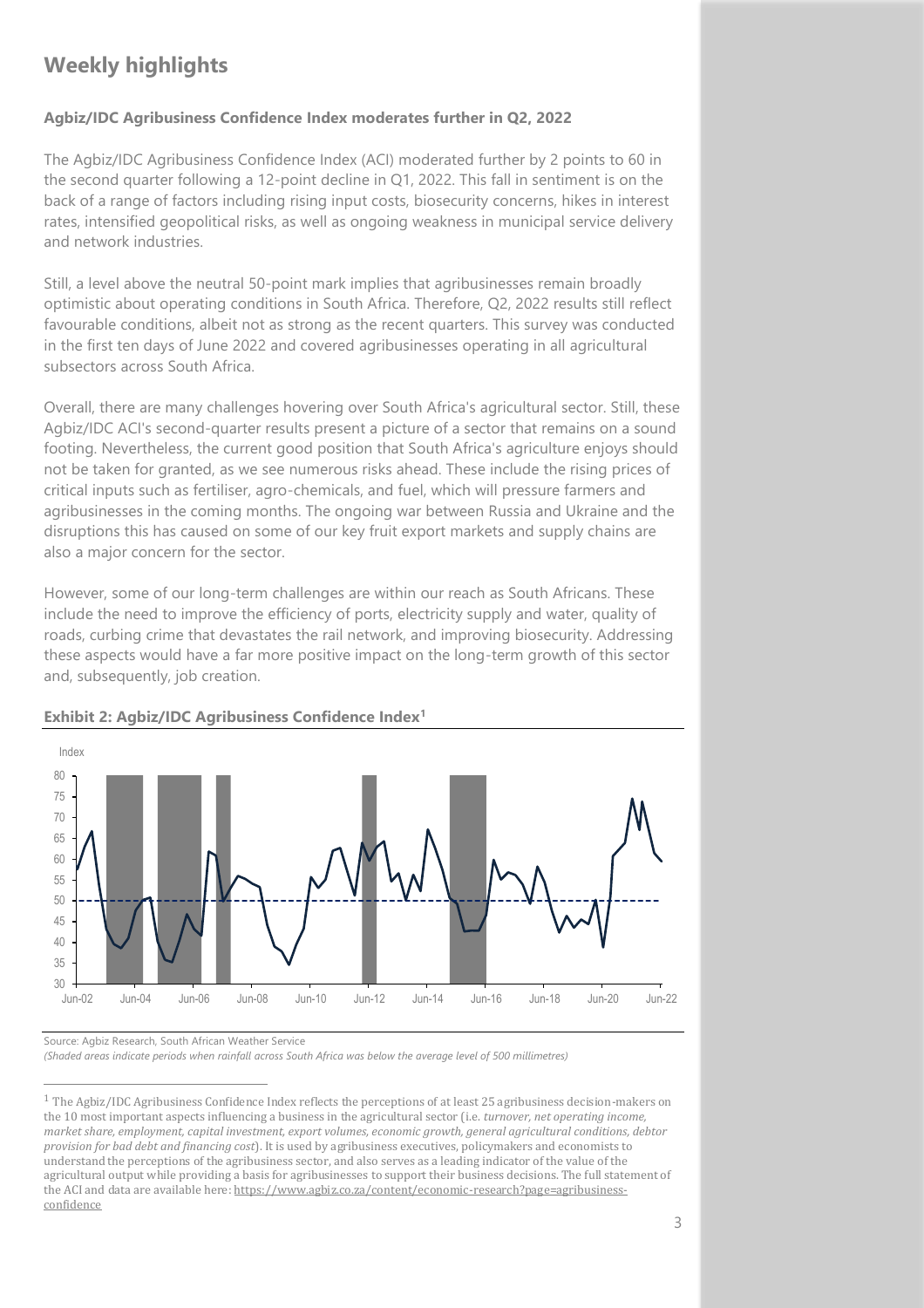### **Data releases this week**

As always, we start the week with a global focus, where on Tuesday the United States Department of Agriculture (USDA) will publish its weekly **US Crop Progress** data. In the previous release, in the week of 12 June 2022, maize and soybean plantings were nearly complete, although still behind the 2021 pace because of dryness in some regions of the US. For example, about 97% of the US maize hectares had been planted compared with 100% on 12 June 2021. Moreover, 88% of the soybeans had been planted compared with 93% in the corresponding period last year. Going forward, we will focus on the crop conditions, rather than the planting. For example, the US maize and soybean fields were rated at a fairly good/excellent condition in the week of 12 June 2022 compared with the corresponding period last year, despite the concerns of dryness. On Friday, the USDA will release the **US Weekly Export Sales** data.

On the domestic front, Wednesday, Statistics South Africa will release the **Consumer Price Index (CPI)** data for May 2022. Our focus in these data will be on the food category. In the previous release for April, the country's consumer food price inflation decelerated to 6,3%  $y/y$  from 6,6%  $y/y$  in March 2022. This was on the back of relatively softer price increases in meat; milk, eggs and cheese; and vegetables. The food products price variation will likely persist in the coming months. In other words, fruit; vegetables; milk, eggs and cheese; and to a lesser extent, meat, could see softer price increases in the coming months. Meanwhile, grain-related products and oils and fats could register notable price increases. This will mirror the price movements we are currently observing in the agricultural markets.

Also on Wednesday, SAGIS will release the maize **Weekly Producer Deliveries** data for the week of 17 June 2022. This data will help us get insight into the progress of the maize harvest activity. In the previous release of the week of 10 June, 1,7 million tonnes of maize had already been delivered to commercial silos, out of the expected harvest of 14,7 million tonnes.

On Thursday, SAGIS will publish the **Weekly Grain Trade** data for the week of 17 June 2022. In the previous release on 10 June 2022, which was the sixth week of South Africa's 2022/23 maize marketing year, the weekly exports amounted to 132 543 tonnes. The key markets were Taiwan, Vietnam and the Southern Africa region. This brought the total 2022/23 exports to 464 777 tonnes out of the seasonal export forecast of 3,2 million tonnes. This is slightly down from 4,1 million tonnes in the past season due to an expected reduction in the harvest.

South Africa is a net importer of wheat, and 10 June was the 37th week of the 2021/22 marketing year. The total imports are now at 1,15 million tonnes out of the seasonal import forecast of 1,48 million tonnes (slightly below the 2020/21 marketing year imports of 1,51 million tonnes because of a large domestic harvest). About 25% is from Argentina, 23% from Lithuania, 18% from Brazil, 14% from Australia, 13% from Poland, 4% from Latvia and 3% from the US.

If one looks into South Africa's wheat imports data for the past five years, Russia was one of the major wheat suppliers, accounting for an average share of 26% a year. This has now been replaced by the above-mentioned suppliers.

Also on Thursday, Statistics South Africa will release the 2021 results of the **General Household Survey (GHS)**.